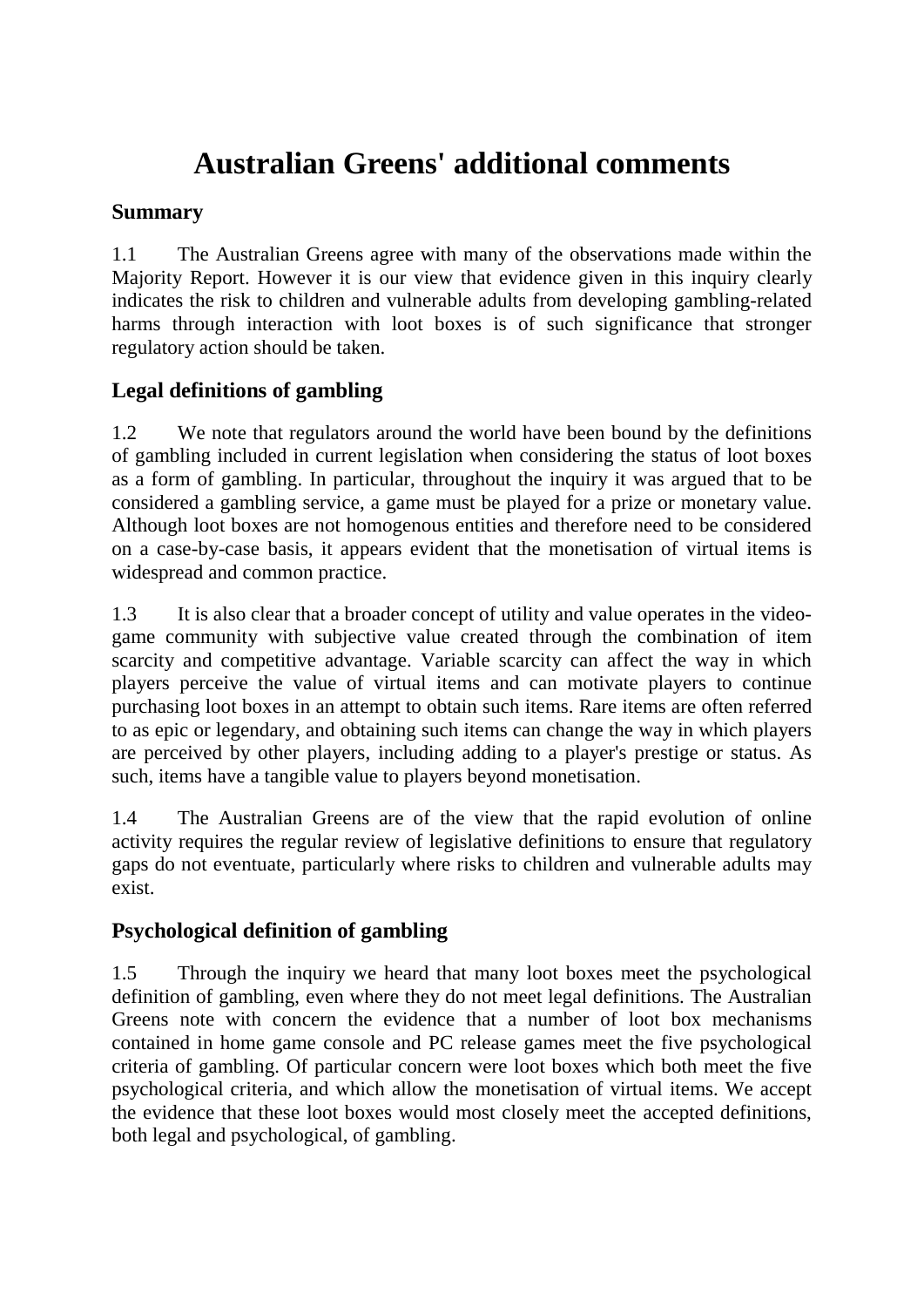# **Psychological mechanisms**

1.6 The Australian Greens were concerned to hear that loot boxes utilise psychological mechanisms commonly seen in other forms of gambling, including poker machines. These mechanisms include variable ratio reinforcement schedules, game-play experience, entrapment, and ready and constant availability. Further, there is evidence that outcomes are being manipulated through the configuration of loot boxes according to player behaviour.

1.7 We were also concerned to learn that loot boxes encourage repeated player spending through intrusive and unavoidable solicitations, limited disclosure of the product, and systems which manipulate reward outcomes to reinforce purchasing behaviours at the expense of encouraging skilful or strategic play.

## *Similarity to poker machines*

1.8 The Australian Greens were disturbed to learn that the variable ratio reinforcement schedule mechanism more commonly found in poker machines, underpins the mechanism of many loot boxes. This mechanism, which rewards certain behaviours to encourage the repetition of such behaviour, but delivers rewards on a seemingly random schedule, results in the rapid acquisition of extremely persistent behaviours which are robust to extinction. In particular, players are unable to determine how many purchases are required to obtain a particular item they see, and the exact number of required purchases varies. We noted with concern the assessment by the Royal Australian and New Zealand College of Psychiatrists (RANZCP) that the risk to players who engage with loot boxes of developing gambling-related harms is likely to be similar to the risk posed by other forms of gambling that utilise variable ratio reinforcement schedules.

1.9 In addition to the use of variable ratio reinforcement schedules, we heard that the game-play experience of opening many loot boxes mirrors the gameplay experience of using a poker machine. In particular, the sensory feedback of lights, and sound, and the use of rolling graphics showing potential prizes were highlighted by witnesses as being almost indistinguishable from the experience of playing a poker machine. Further, other mechanisms utilised by both loot boxes and poker machines include rapid playing speeds, rapid and immediate payouts, and the potential to quickly and easily multiply transactions.

1.10 We are concerned that such mechanisms which closely resemble poker machines appear to be widely accessible to children and vulnerable adults, without apparent restriction or regulation.

## *In-game currency*

1.11 Another similarity that loot boxes share with other forms of gambling is the dematerialisation of payment through the use of symbolic currency. Players purchase symbolic currency with real-world money, and then use the symbolic currency to purchase loot boxes. This is similar to the use of casino chips to make bets and play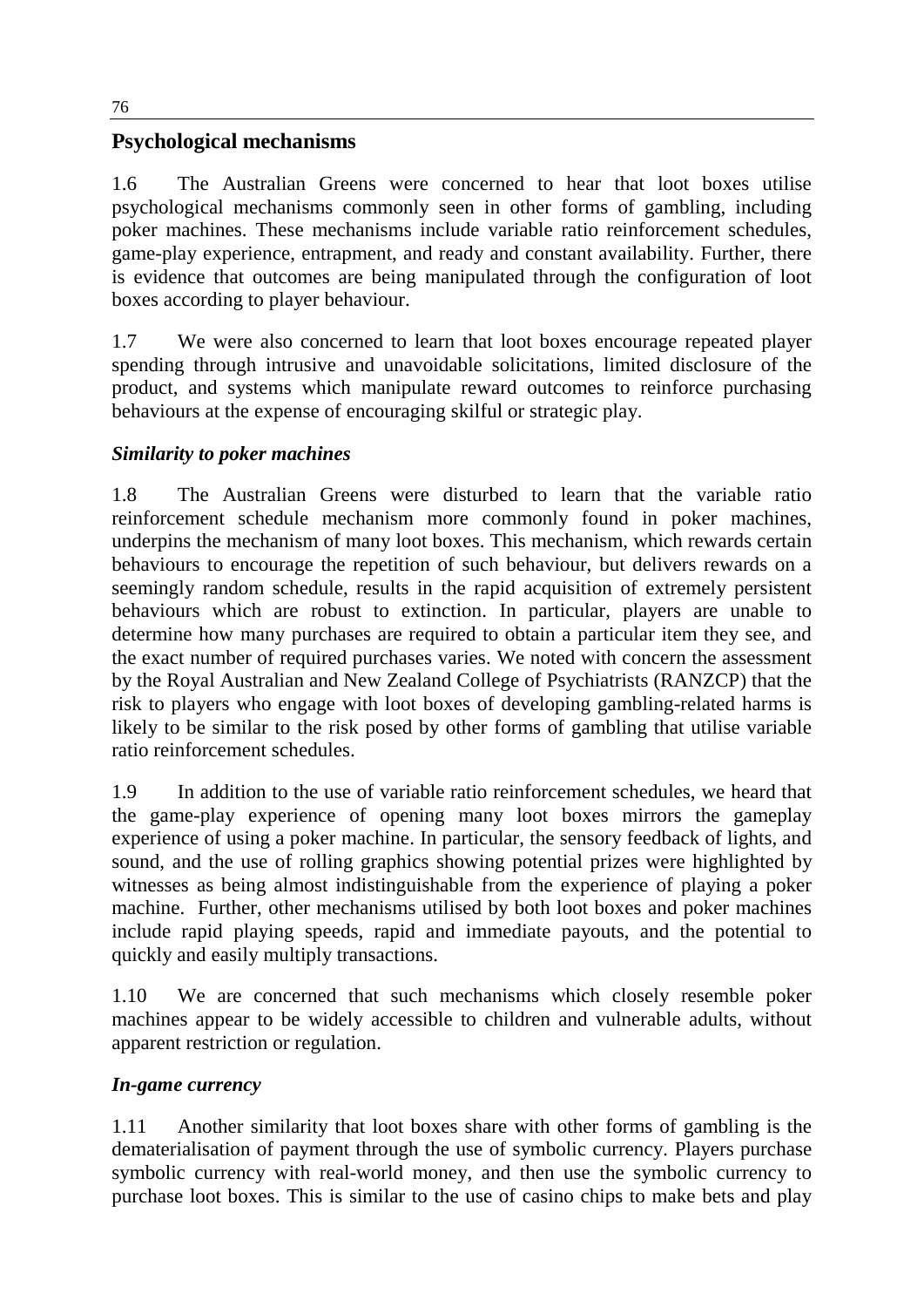games, and this process is known to reduce the ability of players to monitor and track spending, which can lead to overspending.

1.12 Children are particularly vulnerable to the effect of dematerialisation of payment as it can be difficult to conceptualise that an interaction using virtual currency in fact has real-world economic consequences. Furthermore, there is research to suggest that the conversion into abstract currency may increase people's willingness to spend money when it is in abstract forms rather than real-world dollars.

# *Entrapment*

1.13 Loot boxes can reinforce and perpetuate continued play which sustains ongoing spending through so-called 'entrapment'. This is similar to 'chasing losses' which is seen in other forms of gambling. In entrapment situations, players often spend an escalating amount of money which begets further spending as players eventually believe that too much has been invested to stop.

# **Potential for harm**

1.14 The Australian Greens note the evidence that because loot boxes are a relatively new phenomenon, there is little empirical research available regarding the potential for gambling-related harms to be experienced by players. Drs Zendle and Cairns provided the committee with what was described as the only current empirical evidence which demonstrates a link between loot boxes and problem gambling. This study hypothesised that loot boxes may be acting as a gateway to problem gambling amongst gamers, or alternatively, individuals who are problem gamblers tend to overspend on loot boxes due to the similarities between loot boxes and other forms of gambling. We are of the view that both propositions are troubling and, at the very least, warrants further research.

1.15 Through the inquiry analogous evidence was given which compared both the mechanics of loot boxes and the potential for gambling-related harms to be experienced, to other more widely researched forms of gambling. We found this evidence compelling, particularly in light of the evidence that loot boxes utilise a number of psychological mechanisms seen in other forms of gambling such as poker machines.

1.16 We accept that more research is required on the potential for harm associated with loot boxes. However we are of the view that existing research, particularly in relation to the psychological definitions of gambling as they apply to loot boxes is sufficient as to warrant the Australian Government taking urgent action on the issue.

## *Groups vulnerable to harm*

1.17 In understanding the potential for loot boxes to cause harm, it is important to identify those groups most vulnerable to experiencing such harm. Much of the discussion has focused on the potential for children to experience gambling-related harms as a result of interaction with loot boxes. However, submitters have also argued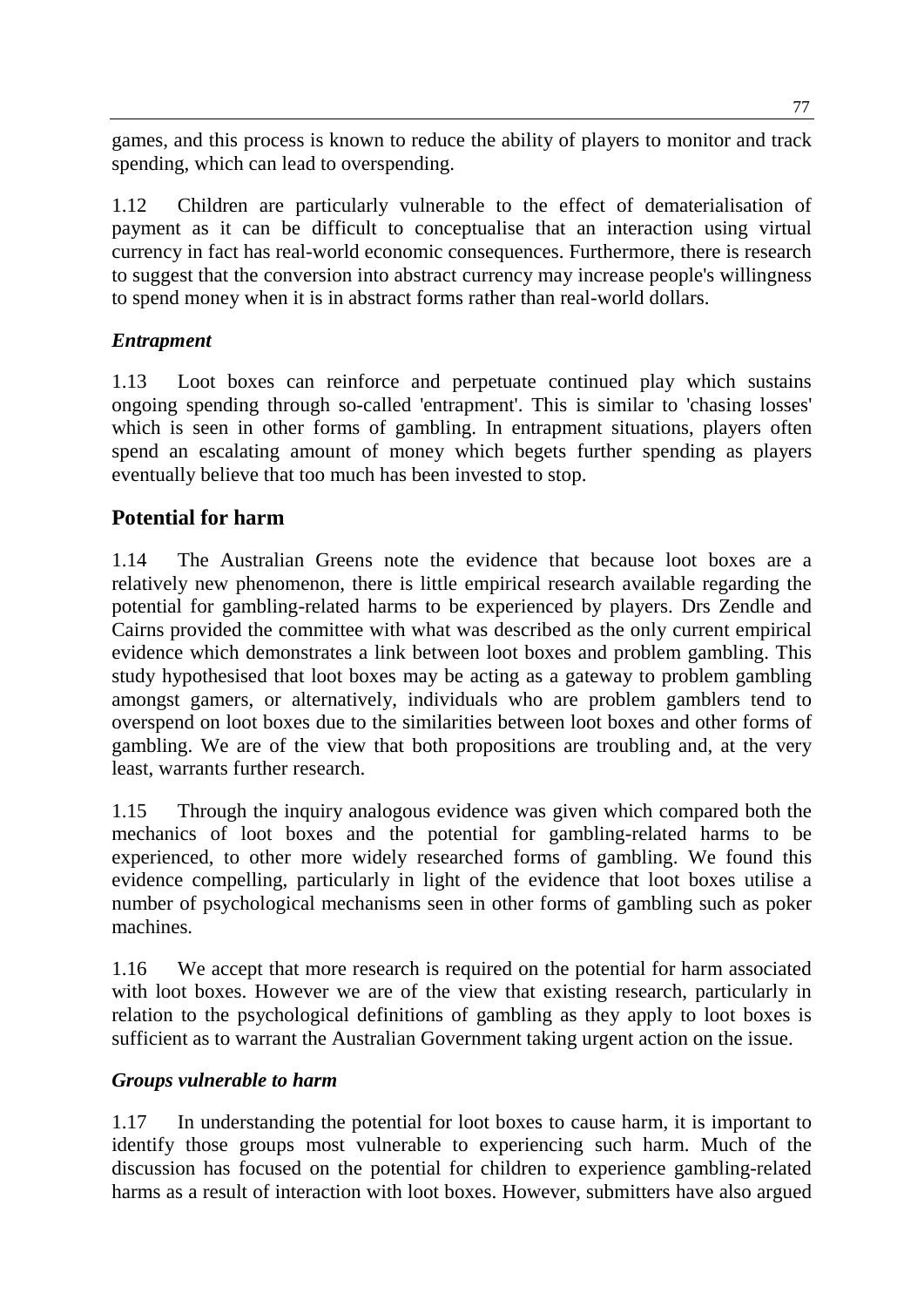that there are also a range of other vulnerable persons, including adults with impulse control issues, and those with poor computer and financial literacy, who are at risk.

1.18 Children are still developing cognition and impulse control and are therefore particularly vulnerable to conditioning effects such as variable ratio reinforcement schedules. Children are also vulnerable to immersive features associated with games which cause loss of time harms. In addition, children are impacted by the use of enticing colours, rewards, and the social opportunities provided by games.

1.19 It is alarming that there appear to be few controls which prevent underage access to loot boxes, especially in light of the evidence that loot boxes are psychologically akin to other forms of gambling, even where they do not met legal definitions.

1.20 There is considerable concern that even if loot boxes are not determined to be gambling according to legal definitions, the game play experience is similar enough that gambling is normalised for children. This normalisation may lead to children taking up other forms of gambling, and suffering subsequent gambling-related harms.

# **Need for regulation**

1.21 The Australian Greens are of the view that the protection of children from gambling related harms warrants the introduction of regulatory measures to restrict access to loot boxes to those over the age of 18, and to ensure that consumers are made aware of the risks associated with loot boxes.

1.22 We accept the evidence that the industry has had to seek alternative sources of revenue to meet the increasing costs of game development, and acknowledges that micro-transactions are a significant source of income.

1.23 The Australian Greens are however concerned that without appropriate regulation, micro-transactions may become, or in some cases are, predatory monetisation schemes where children and vulnerable adults are exploited for profit utilising gambling mechanisms and strategies.

1.24 We do not believe that the introduction of measures such as appropriate labelling and classification are so onerous that the profitability of the video game industry would be in jeopardy.

## *Classification and labelling*

1.25 The classification of computer games provides an opportunity for the Australian Government to ensure that games containing loot boxes are not made available to children, and that parents and guardians are aware that games contain such mechanisms.

1.26 Gambling is a significant public health concern, and it has long been government policy that such activity should be restricted to those over the age of 18.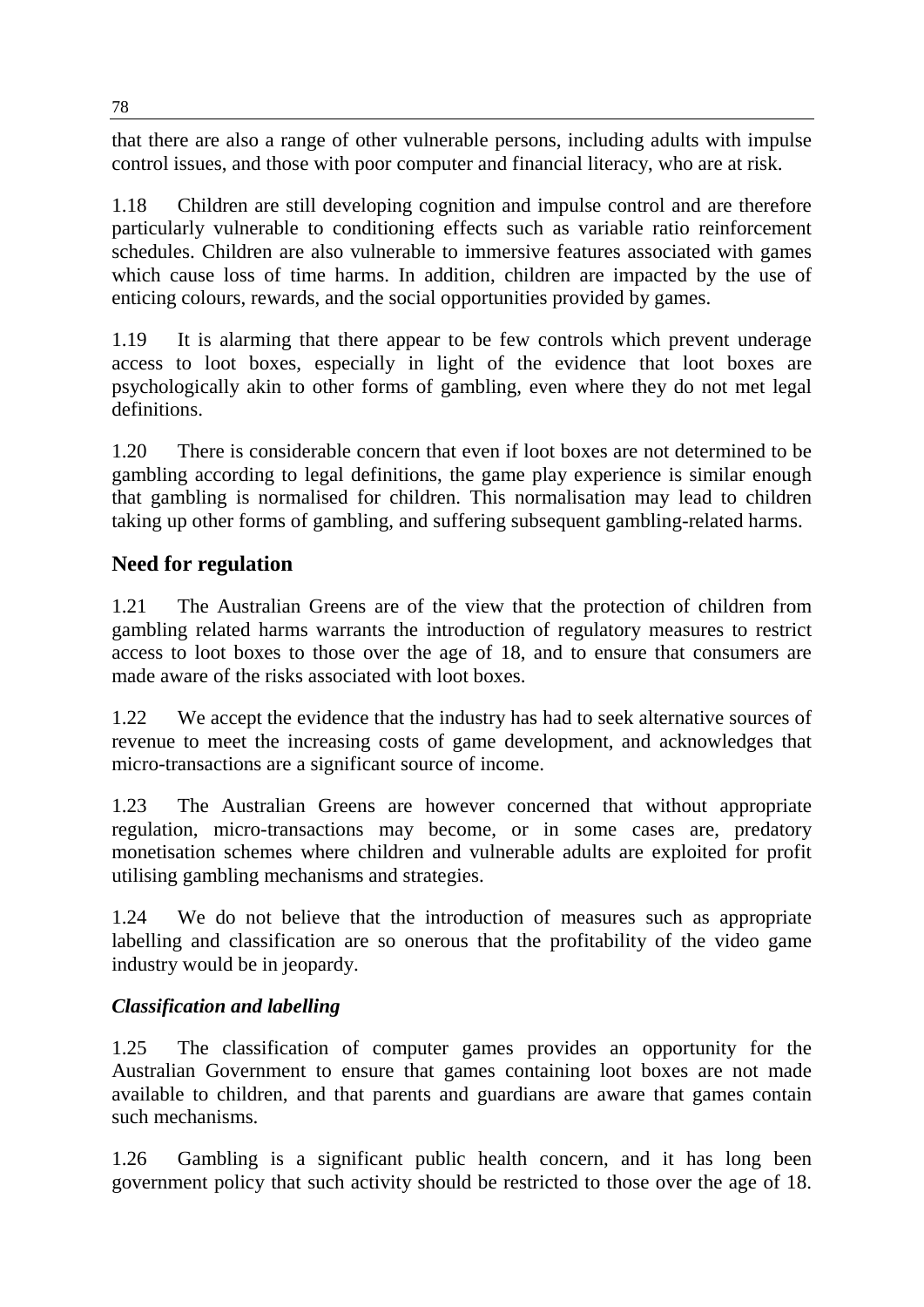Further, activities which normalise gambling, particularly to children and young adults has been recognised as creating a pathway to other forms of gambling.

1.27 We accept the evidence that some loot boxes meet the established psychological criteria for gambling, and that virtual items contained in a number of loot boxes can be monetised (i.e. meeting the legal requirement that prizes are of monetary value). Where games meet both elements, there would appear to be the most serious risk to players of suffering gambling-related harms as loot boxes most closely resemble other forms of gambling.

1.28 As such, we are of the view that where games meet the psychological definition of gambling (as outlined in Chapter 3), and where virtual items can be monetised, the Classification Board should assess and rate these games as R18+.

1.29 We are also of the view that where games meet the psychological definition of gambling, but where virtual items cannot be monetised, the Classification Board should assess and rate these games as MA15+. It is clear that even without monetisation, virtual items have intrinsic value to players, and that loot boxes utilise a range of techniques seen in other forms of gambling. It is not appropriate that children are exposed to such elements without parental guidance.

1.30 In addition to appropriately classifying games, there is a clear need to inform consumers and the parents and guardians of children that games contain loot boxes. Appropriate labelling would increase consumer knowledge, and ensure that parents and guardians are aware that games contain material inappropriate for children.

## *Consumer protection framework*

1.31 The Australian Greens acknowledge and commend the video game industry's stated commitment to ensuring the protection of children and young people. We also note the industry's efforts to implement parental controls and purchase restrictions on many platforms. It is clear that there is a willingness on the part of the Australian video game industry to engage with regulators to address community concerns and to develop appropriate responses.

1.32 We consider that a consumer protection framework for the video games industry, based on existing frameworks such as the Australian National Principles of Child Safe Organisations, would provide consumer confidence and clarity for the industry. Such a framework should include risk assessment processes to identify risks to children, reporting mechanisms, and policies and processes for developers and publishers to respond to safety concerns, and information to assist consumers and parents and guardians. This framework should be developed in collaboration with the video game industry and community organisations.